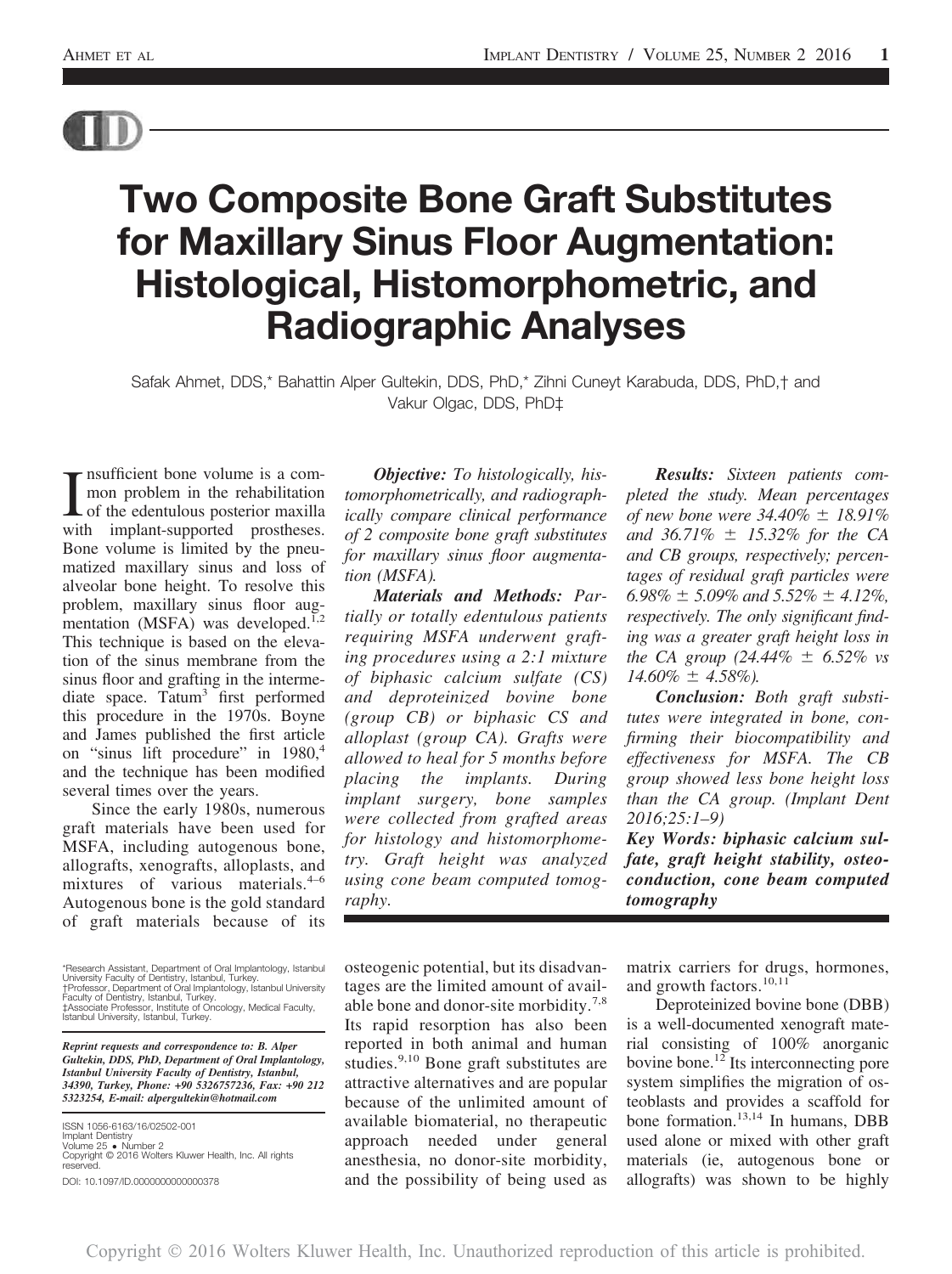

Fig. 1. Midcrestal and vertical buccal incisions were made along the residual alveolar bone. A diamond bur or piezosurgery device was used to open a window into the buccal sinus wall.



Fig. 2. Patients requiring MSFA underwent grafting procedures using a 2:1 mixture of biphasic CS and DBB (group CB) or biphasic CS and alloplast (group CA).



Fig. 3. Care was taken to place the composite graft in contact with as many bony walls as possible to facilitate the healing process.



Fig. 4. The resorbable membrane was placed such that migration of the composite graft and subsequent removal procedures would be avoided.



Fig. 5. The preoperative and postoperative images were used to evaluate the change in height after MSFA using a software tool.

osteoconductive and allowed the development of bone bridges between and around the grafts.<sup>7,15,16</sup>

The possibility of disease transmission from xenografts and allografts to humans has drawn attention to other bone graft substitutes that can be accepted by patients.<sup>17</sup> Alloplasts, which are synthetic and biocompatible, are also osteoconductive and have an interconnecting pore system that serves as a scaffold for the migration of osteogenic cells.<sup>18</sup> Various synthetic graft materials have been developed for use in MSFA, such as synthetic hydroxyapatite (HA), beta– tricalcium phosphate  $(\beta$ -TCP), calcium sulfate (CS), and bioglass. Synthetic HA shows a similar chemical composition to the mineral component of bone. It is highly biocompatible and osteoconductive, has a space-maintenance capacity, and easily connects chemically to local growth factors. Similarly,  $\beta$ -TCP is biocompatible and osteoconductive but is highly biodegradable and has less compressive strength than synthetic HA. By mixing adequate ratios of synthetic  $HA$  and  $\beta$ -TCP, the resorption rate can be controlled without losing their properties.<sup>6,19,20</sup> CS has also been used as a synthetic graft material and barrier membrane for over a century.<sup>21</sup> It is biocompatible, osteoconductive, and completely resorbable. It can be used as a bone graft substitute, graft extender, and matrix carrier for growth factors and drugs.<sup>22</sup> However, it has poor mechanical properties and a rapid resorption rate. It is completely resorbed within 4 to 7 weeks, allowing grafted areas to be replaced by new bone. $23,24$ 

The ideal bone graft substitute should have the following characteristics: biocompatibility, bioresorbability, osteoconductivity or osteoinductivity, and replaceability by new bone.<sup>25</sup> DBB and alloplast (60% synthetic HA and 40%  $\beta$ -TCP) used alone or mixed with other materials (ie, autogenous bone or demineralized freeze-dried bone allograft [DFDBA]) for MSFA are highly osteoconductive and allow the creation of bone bridges between and around residual graft granules.<sup>26</sup>–<sup>28</sup> Slow and fast resorbable graft materials may be used as a composite to increase the new bone formation rates at planned implant sites.<sup>2,25,27</sup>

Over time, radiographic evaluation of the stability of grafted materials and changes in graft height are important to predict the success of MSFA. Panoramic radiographs allow only 2 dimensional evaluation, and distances may be affected by magnification and distortion.<sup>29</sup> Cone beam computed tomography (CBCT) is well suited for imaging of the craniofacial area, provides clear images of highly contrasted structures, and is extremely useful for evaluating hard tissue. $29$  The development of high-quality detector systems and improvements in software have resulted in a reduction in metal artifacts, shortened scanning time, dose reduction, and submillimetric resolution of scans.<sup>29</sup> The absolute vertical stability of the augmented sinus floor during healing can also be evaluated. $30$ 

The aim of this study was to histologically, histomorphometrically, and radiographically compare the clinical performance of 2 composite bone graft materials for MSFA. To the best of our knowledge, this is the first clinical study evaluating biphasic CS radiographically, histologically, and histomorphometrically in composite bone graft substitutes for MSFA.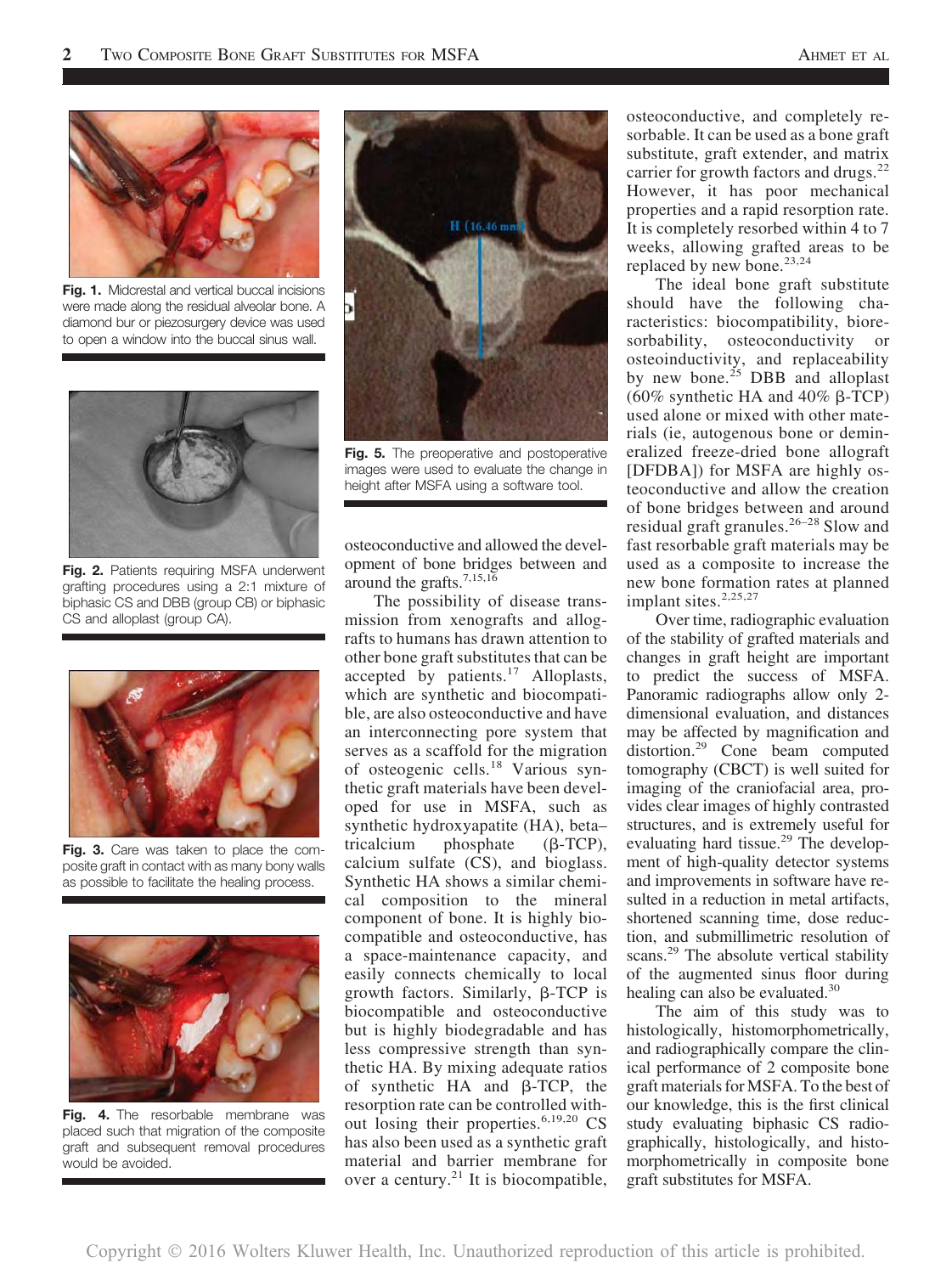

Fig. 6. Light micrograph of a ground section of a specimen collected 5 months after MSFA in the CA group. The grafted alloplastic particles (a) are well integrated in seemingly new bone (b). A smaller area of the specimen consisted of bone marrow tissue (c). Scale bar = 200  $\mu$ m (H&E staining,  $\times$ 100 magnification).



Fig. 7. Light micrograph of a ground section of a specimen collected 5 months after MSFA in the CB group. The grafted DBB particles are well integrated (a) and surrounded by immature woven bone (b). A smaller area of the specimen consisted of bone marrow tissue (c). The marrow cavity is rich in cells and blood vessels. Scale bar  $=$ 200  $\mu$ m (H&E staining,  $\times$ 100 magnification).

## MATERIALS AND METHODS

## Patient Selection

This study was conducted at the Department of Oral Implantology, Istanbul University Faculty of Dentistry, and all participants were recruited from this department between April 2010 and November 2012; 20 patients ( $n =$ 8 women, 12 men; mean age  $= 53.8$ years; age range  $=$  47–65 years), with a residual bone height  $\leq 5$  mm and requiring unilateral or bilateral MSFA for posterior implant placement, received 2 graft options: (a) group CB  $(n = 14$  maxillary sinuses), 2:1 mixture of biphasic CS (BondBone; Medical

Implant System, Shlomi, Israel) and DBB (Bio-Oss; Geistlich Pharma AG, Wolhusen, Switzerland) or (b) group  $CA (n = 14$  maxillary sinuses), 2:1 mixture of biphasic CS (BondBone) and alloplast (60% synthetic HA and 40% b-TCP) (4Bone; Medical Implant System). The allocation of patients to either group was randomized. In cases of bilateral MSFA, the sinuses were also independently randomized to the test or control group. Randomization was performed before the start of the study using a predetermined randomization table. Because of the therapeutic protocol, the surgeon could not be blinded to the procedure.

The study protocol was explained to each patient, and signed informed consent was obtained. Patients had the right to withdraw from the study at any time without explanation. This study was approved by the Ethical Committee of Istanbul University (Protocol no: 1429-685) and was conducted in accordance with the Declaration of Helsinki.

Exclusion criteria included smoking  $(\geq 10$  cigarettes/day), maxillary sinus pathology and chronic sinusitis, systemic disease that would contraindicate oral surgery, chronic periodontitis in the remaining teeth, and large sinus membrane perforation that could not be repaired during MSFA.

#### Surgical Procedure

The partially edentulous patients initially underwent a careful periodontal examination including the assessment of plaque, gingivitis, and probing depth. If indicated, periodontal treatments were completed preoperatively. Before MSFA, patients were instructed to rinse with 0.2% chlorhexidine mouthwash (Klorhex; Drogsan, Istanbul, Turkey) for 1 minute. A 2-stage approach was used in all patients. All surgical procedures were performed under local anesthesia (Ultracaine DS Forte; Sanofi Aventis, Istanbul, Turkey). In brief, crestal and vertical incisions were made along the residual alveolar. The access window was designed according to the planned locations of the implants and anatomy of the maxillary sinus. A mucoperiosteal flap was elevated, and the sinus membrane was accessed by drilling a window into the buccal sinus wall using a dental carbide bur followed by a wide-diameter diamond bur in a high-speed handpiece. In thin walls, piezosurgery was also used for window preparation. The bone at the center of the access window was gently fractured, and the intact sinus membrane was elevated. The composite bone graft substitute was hydrated with saline. Sterile gauze sponges were gently applied to the mixture to reduce moisture and facilitate manipulation of the material. According to the experimental group, the graft was gently packed until it filled the entire cavity between the sinus floor and membrane. A resorbable collagen barrier membrane (Bio-Gide; Geistlich Pharma AG) was placed on the buccal wall of the sinus to avoid migration of the graft and its invasion by soft tissue (Figs. 1–4). The mucosal flap was sutured with 4-0 silk (Dogsan Surgical Sutures, Trabzon, Turkey) for primary closure.

Postoperative care included antibiotic prophylaxis on the day of the surgery and the following 7 days (1000 mg amoxicillin and clavulanic acid, twice daily), pain medication (600 mg ibuprofen to be taken as needed every 6 hours), and 0.2% chlorhexidine mouthwash twice daily for 2 weeks starting on the day after the operation. Dexamethasone (4 mg daily) was administered for 2 days to minimize edema. The sutures were removed 10 days after surgery. Grafts were allowed to heal for 5 months before implant placement. The implants were allowed to heal for 3 months before prosthodontic rehabilitation.

## Histological and Histomorphometric Analyses

Five months after MSFA, bone biopsy specimens were collected from the planned implant sites using a trephine bur with an internal diameter of 2.3 mm (Helmut Zepf Medizintechnik GmbH, Seitingen-Oberflacht, Germany). The specimens were stored in formaldehyde solution and sent to the Pathology Institute at the University of Istanbul for processing and histomorphometric analysis. The specialist (VO) who performed this analysis was not provided with any information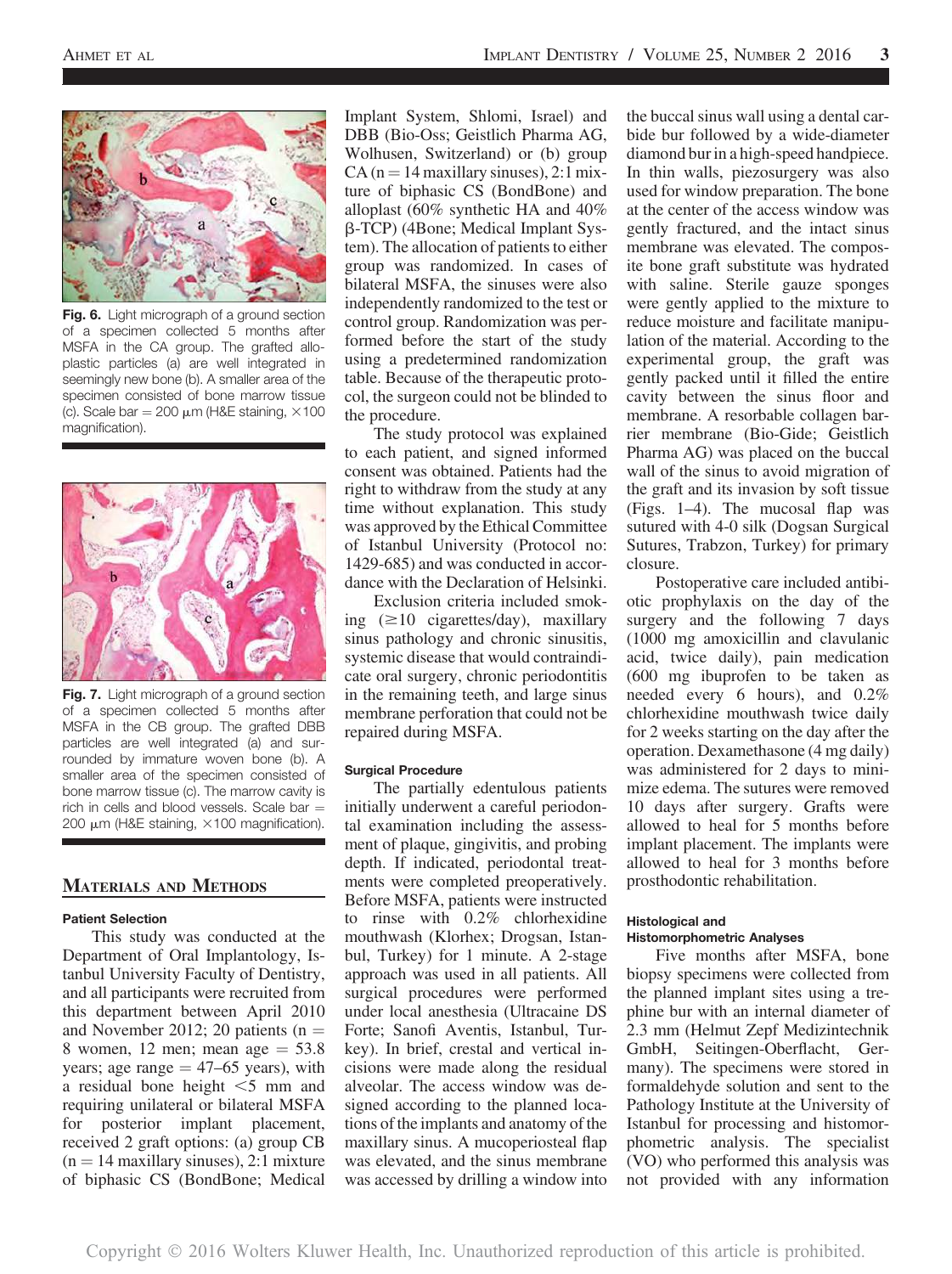

Fig. 8. The mean percentages of new bone in the CA and CB groups were  $34.40\% \pm 18.91\%$  and  $36.71\% \pm 15.32\%$ , respectively (P > 0.05). The percentage of residual graft particles was 6.98%  $\pm$  5.09% in the CA group and 5.52%  $\pm$  4.12% in the CB group (P > 0.05). In addition, the percentage of fibrous or bone marrow tissue was 58.61%  $\pm$  17.67% in the CA group and 57.76%  $\pm$  14.72% in the CB group  $(P > 0.05)$ .

regarding the experimental materials. In brief, cylindrical bone biopsy specimens were fixed in 10% neutral buffered formalin for 48 hours, decalcified in a mixture of 50% formic acid and 20% sodium citrate solution for 3 days, and embedded in paraffin according to standard protocols. Blocks were cut on a microtome obtaining  $3$ - $\mu$ m thick sections that were stained with hematoxylin and eosin (H&E). Qualitative and quantitative analyses were performed using a light microscope (Olympus BX60; Olympus Corp., Lake Success, NY) connected to a high-resolution video camera interfaced to a computer running Olympus Analysis 5 histomorphometric software package. Percentages of new bone, residual graft particles, and fibrous or bone marrow tissue in the regions of interest were calculated. Each region of interest was chosen within the grafted area, but the initial crestal ridge was excluded because it was not representative of the entire specimen and could affect the histomorphometric measurements.

#### Radiographic Analysis

CBCT imaging was performed before MSFA, within 2 weeks after MSFA, and after a healing period of 5 months (Fig. 5). Scans were evaluated using an i-CAT 3D Imaging System (Imaging Sciences International Inc., Hatfield, PA). Alveolar bone height was evaluated according to the method of Pramstraller et al. $31$  In this method, the mean distances from the incisive foramen to the computed tomography cross sections of the first premolar, second premolar, first molar, and second molar were 21.2, 28.2, 36.1, and 44.0 mm, respectively, in women and 22.0, 29.0, 37.1, and 45.0, respectively, in men. In our study, CBCT cross sections of the premolar and molar regions were regarded as the sections of interest for measuring the graft height. The preoperative and postoperative images were used to evaluate the change in graft height after MSFA.

#### Statistical Analyses

A power analysis for the comparison of bone formation between the CB and CA groups yielded the following results: power  $= 0.80, \beta = 0.20, \text{ and}$  $\alpha = 0.05$ . According to this calculation, the necessary sample size was at least 6 subjects per group. SPSS version 15.0 for Windows (IBM, Inc., Armonk, NY) was used for all statistical analyses. Data were obtained as mean and SD values. Because the measures were normally distributed, Student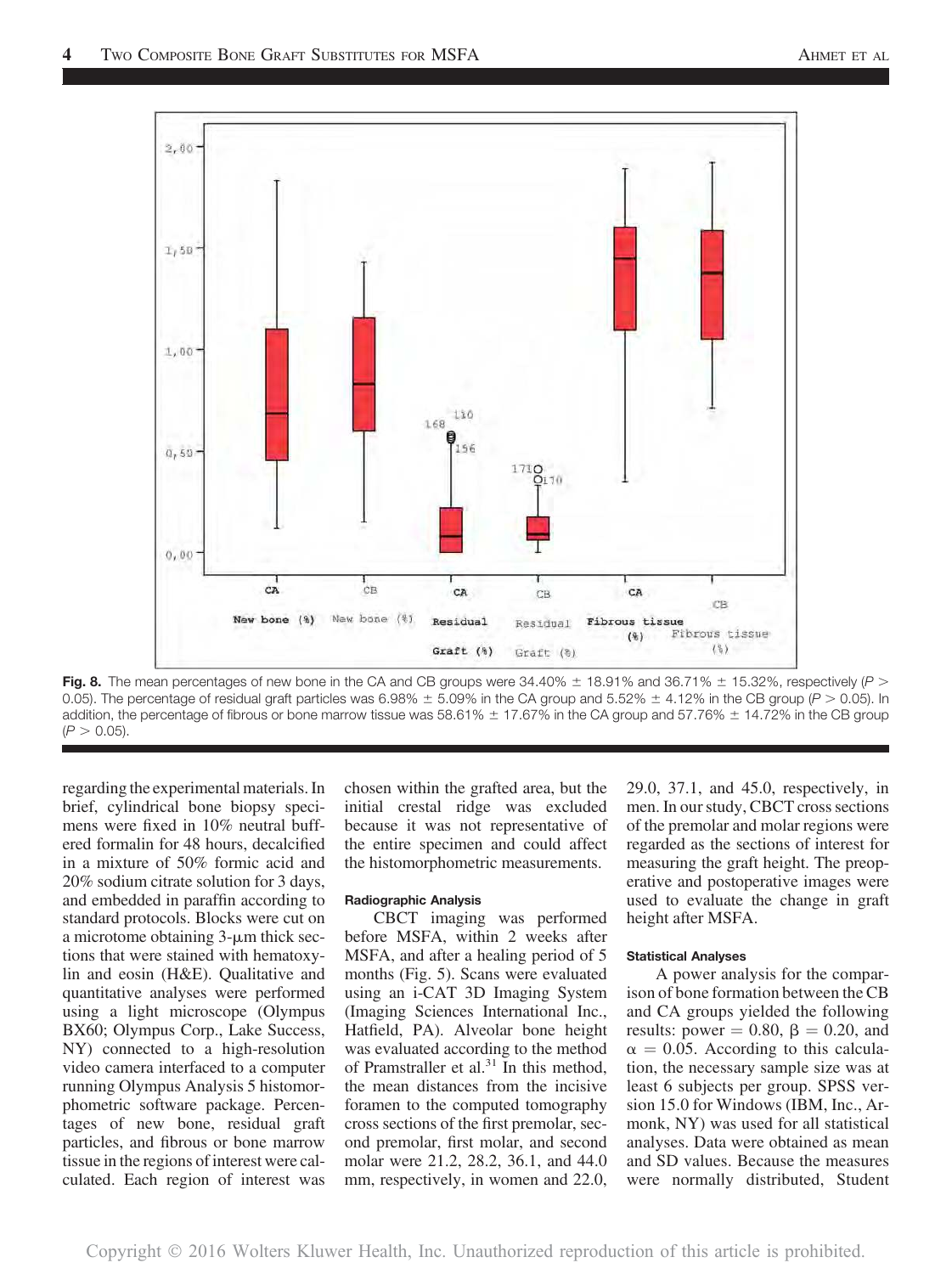## Table 1. Changes in Mean Height in the Grafted Areas in Relation to the Time of **CBCT Scans**

|                                              | CA               | CВ               |          |
|----------------------------------------------|------------------|------------------|----------|
| Time of Scan                                 | Mean $\pm$ SD    | Mean $\pm$ SD    | *P       |
| Preoperative                                 | $3.60 \pm 1.50$  | $3.07 \pm 1.55$  | $0.427+$ |
| Postoperative                                | $17.54 \pm 2.92$ | $17.58 \pm 2.58$ | 0.976+   |
| 5-mo postoperative                           | $13.40 \pm 3.15$ | $15.06 \pm 2.62$ | 0.2111   |
| $\sharp P$                                   | $0.001$ \$       | $0.001$ \$       |          |
| Preoperative to postoperative (¶P)           | $0.001$ §        | $0.001$ §        |          |
| Preoperative to 5-mo postoperative $(\P P)$  | $0.001$ §        | $0.001$ §        |          |
| Postoperative to 5-mo postoperative $(\P P)$ | $0.001$ \$       | $0.001$ \$       |          |

"Student's t-test.  $+P > 0.05$ 

#Multiple comparisons by analysis of variance.

 $P < 0.01$ .

Paired sample t test.

*t*-test was used to compare mean values between groups. Multiple comparisons were performed by analysis of variance; the variation within each group was analyzed using paired sample ttests. The threshold of significance was set as  $P < 0.05$ .

## **RESULTS**

## **Clinical Observations**

Sixteen patients ( $n = 6$  women and 10 men; age range  $=$  47–65 years; mean  $age = 53.87$  years) who underwent 23 grafting procedures ( $n = 13$  CA and 10 CB) completed the study. Four patients were excluded because of noncompliance with the study protocol. Twentyseven implants were placed. All patients experienced uneventful healing without complications associated with the grafts. Only 1 implant in the CA group was clinically mobile at the second-stage surgery and was removed, whereas the remaining implants were stable.

## **Histological and**

## **Histomorphometric Findings**

Twenty-seven bone biopsy specimens were collected from the 16 patients. Four sections were obtained from each specimen, and 108 sections  $(n = 48 \text{ CB}$  group and 60 CA group) were included in the histological and histomorphometric assessments.

In the CA group, trabecular bone and Haversian systems were observed around the graft particles. At low magnification, most of the residual graft particles could be seen lined by new

bone (Fig. 6). Although, in some areas, an inflammatory cell infiltrate was present around the particles or at the bonebiomaterial interface, no signs of pathological inflammation were found. The residual graft particles seemed to be highly osteoconductive. In some specimens, a rim of osteoblasts lined the new bone (Fig. 6). Furthermore, the Haversian canals appeared to be colonized by capillaries and cells. The residual graft particles did not seem to undergo resorption. The soft tissue resembled bone marrow tissue and consisted of fat cells.

In the CB group, most of the graft particles appeared to be surrounded by new bone, with well-organized osteons (Fig. 7). The residual graft particles were easily identified because of their staining and morphology. Osteoblasts were observed in the process of opposing bone directly on the particle surface in some areas. Fibrotic bone marrow spaces were present at the bone-biomaterial interface, and the bone was in close contact with the particles. No inflammatory infiltrate was present around the particles or at the interface with bone.

The mean percentages of new bone in the CA and CB groups were 34.40%  $\pm$  18.91% and 36.71%  $\pm$  15.32%, respectively ( $P > 0.05$ ; Fig. 8). The percentage of residual graft particles was 6.98%  $\pm$  5.09% in the CA group and  $5.52\% \pm 4.12\%$  in the CB group  $(P > 0.05; Fig. 8)$ . In addition, the percentage of fibrous or bone marrow tissue was 58.61%  $\pm$  17.67% in the CA group and  $57.76\% \pm 14.72\%$  in the CB group ( $P > 0.05$ ; Fig. 8).

#### Radiographic Findings

The intraexaminer accuracy was 0.971 on repeated measurements of  $20\%$ of measurements (data not shown). The mean baseline distance between the edentulous ridge crest and the sinus floor was  $3.60 \pm 1.50$  mm in the CA group and  $3.07 \pm 1.55$  mm in the CB group  $(P > 0.05$ ; Table 1). Two weeks after MSFA, the distance was  $17.54 \pm 2.92$ mm in the CA group and  $17.58 \pm 2.58$ mm in the CB group ( $P > 0.05$ ; Table 1). After 5 months of healing, the values were not significantly different between the 2 groups ( $P < 0.05$ ; Table 1): 13.40  $\pm$  3.15 mm in the CA group, and  $15.06 \pm 2.62$ mm in the CB group. However, graft height loss values were significantly different between the two groups after 5 months of healing ( $P < 0.01$ ). These results demonstrated an overall graft height loss of 4.14  $\pm$  0.58 mm (24.44  $\pm$  6.52%) and  $2.52 \pm 0.67$  mm (14.60  $\pm$  4.58%) in the CA and CB groups, respectively, after 5 months of healing.

## **DISCUSSION**

In this study, the clinical performance of 2 composite bone graft materials for MSFA was evaluated. Our data showed sufficient augmentation of the maxillary sinus floor for stable implant placement in both groups. Progressive graft height loss at the augmented sites in both groups was observed from the immediate postoperative period to 5 months thereafter, with significantly less resorption in the CB group. The surgical technique, collapse of the graft material in the early phase of wound healing, and repneumatization of the sinus may be the major factors determining the amount of bone graft remodeling in MSFA.<sup>27</sup> The difference in graft composition between groups may have also affected the differential response.

Many bone graft materials for MSFA tend to lose height over the healing period.<sup>27</sup> Air pressure from breathing may induce repneumatization after augmentation and could accelerate resorption of the graft material, particularly in 2stage operations.<sup>32</sup> The stability of the graft material during the healing period and also the primary and secondary stabilities for implant placement are the major factors influencing the success of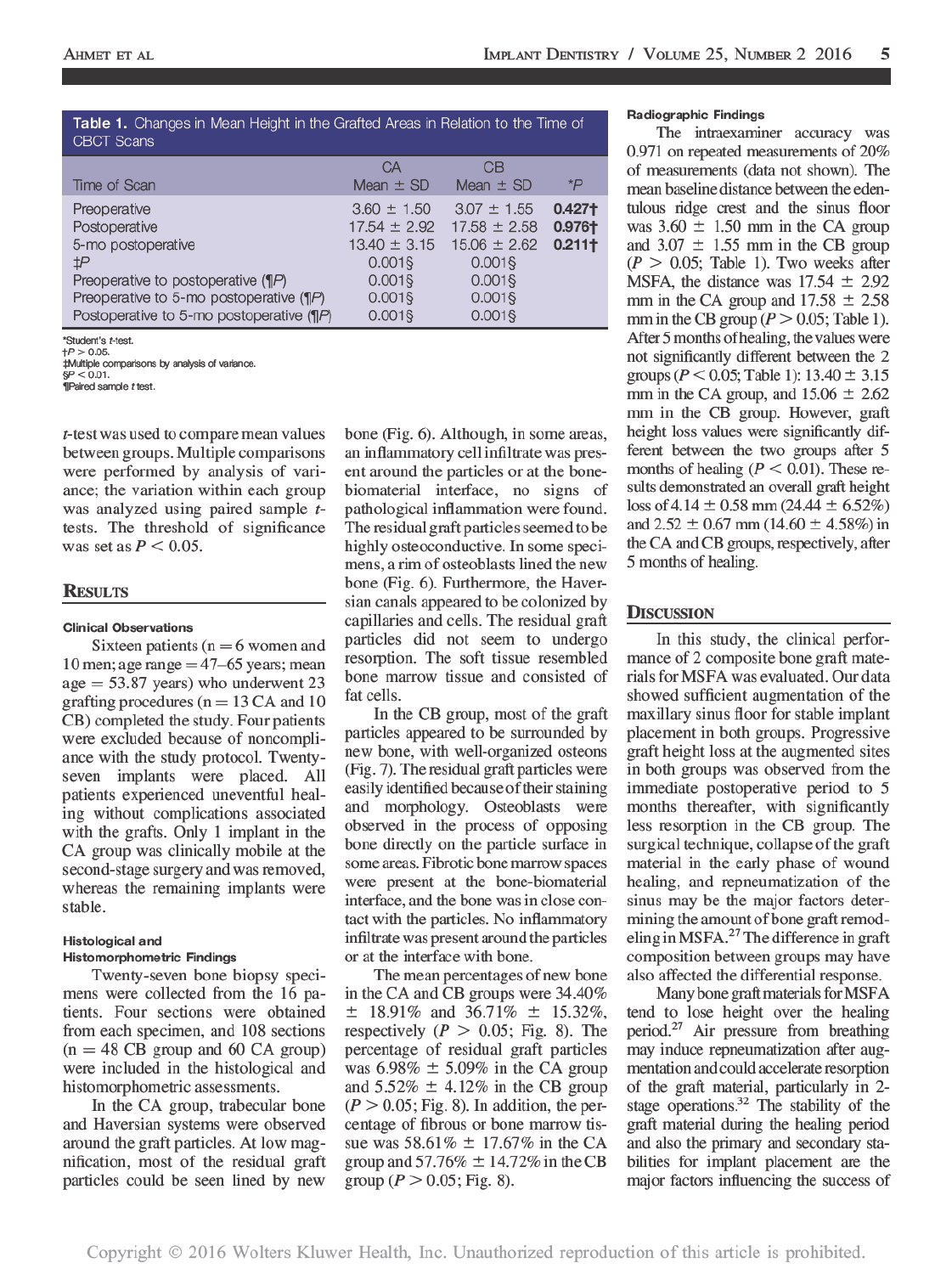MSFA.<sup>27</sup> Biomaterials used for this procedure should be resorbed and replaced with new bone over time.<sup>26</sup> DBB and the alloplast used in this study have low substitution rates $^{33,34}$ ; however, biphasic CS resorbs more quickly and has a high turnover rate. $23,24$  Materials with low turnover rates are good scaffolds for natural bone growth during healing and inhibit repneumatization of the sinus.<sup>7</sup> The use of both high-turnover and lowturnover rate materials as a composite offers several advantages. First, more space can be created for bone formation in the early phase of healing, and host bone can be formed quicker using high-turnover rate materials. Second, repneumatization of the sinus (ie, collapse of the graft material), which may result in a diminished overall height, can be inhibited during wound healing using low-turnover rate materials.

In this study, the baseline height of the residual host bone was similar between the 2 groups. However, a mean graft height loss of 24.44%  $\pm$  6.52% and  $14.60\% \pm 4.58\%$  from the postoperative period to 5 months postoperatively was noted in the CA and CB groups, respectively, with significantly greater height loss in the CA group. Postoperative reductions in bone height around 2-stage sinus lifting operations have been regarded as a normal consequence of healing.27,32,34 The lesser graft height loss in the CB group could be explained as a result of DBB particles remaining intact, and therefore, not being resorbed after 5 months of healing, as previously reported.35,36 Very slow or lack of resorption of DBB has been reported, particularly in early stages of healing. $36,37$  In the study by Lindgren et al,<sup>28</sup> bone graft contact was significantly greater using DBB than alloplast (60% synthetic HA and 40% b-TCP), when used for MSFA. In another study, Lindgren et al<sup>38</sup> reported that TCP dissolved into phosphate and calcium ions, which reduced the calcium to phosphorus ratio in TCP during the healing period. Although theoretically the dissolution of  $\beta$ -TCP into phosphate and calcium ions should stimulate local bone formation, it could also decrease the mechanical resistance to repneumatization of the sinus according to the ratio with DBB in the composite graft. Even though we did not measure bone graft contact, DBB may have offered better integration with new bone and higherdensity properties because of lack of resorption, thus preserving the graft height in the CB group.

Wanschitz et al<sup>39</sup> reported a 10% to 13.9% resorption rate of a composite bone graft material (phycogenic HA and autologous bone chips) approximately 6 months after MSFA. In addition, Cho and  $Kim<sup>40</sup>$  reported a significant decrease in graft height when either autogenous bone or alloplastic material was used. Furthermore, Jensen et al noted a resorption tendency regardless of the graft material used, and they reported that the amount of resorption of an alloplast was 0.9 mm.<sup>27</sup> Hieu et al compared 2 xenogeneic materials solely for the sinus lift procedure (ie, the CB materials of this study) to evaluate changes in the height of the graft materials and found that both materials resorbed less than 1.5 mm during the 6 to 8 months of healing, without a significant difference in height change.<sup>12</sup> Moreover, Maiorana et al<sup>41</sup> reported that the resorption of a graft material containing DBB ranged from 0 to 1.5 mm, with an average value of 0.6 mm after 8 months of healing. In this study, CA and CB groups showed a mean graft height loss of  $4.14 \pm 0.58$ and  $2.52 \pm 0.67$  mm, respectively, 5 months after MSFA. Both groups presented a high level of graft shrinkage when compared to other MSFA-related studies.<sup>27,39–42</sup> This pronounced height loss has several possible causes. Although biphasic CS seems to be promising because of its subsequent replacement by new bone, its characteristics of fast and complete resorption during healing may hinder its ability to resist forces created by air pressure from breathing.43,44 In this study, CS was mixed in a 2:1 ratio with either DBB or alloplast; therefore, both composite bone graft substitutes contained mainly biphasic CS. Another explanation may be the application procedure; although the preparation of biphasic CS with other bone graft materials as a composite is user friendly, its physical properties may be affected by the presence of blood during setting, which might not have been well controlled at the graft site. If implants were placed at

the time of grafting in less-resorbed ridges, advanced shrinkage may not have been observed because of the tenting effect of the implants.<sup>23</sup>

In the histological evaluation, we did not observe typical resorption lacunas at the remaining particle surfaces or the absence of a significant decrease in DBB and alloplastic (probably HA) particle size after 5 months. The boneintegrated residual graft particles seemed to be resistant to resorption.<sup>45</sup> In a previous study, biopsy specimens retrieved from patients with DBBbased grafts after 6 months did not reveal resorption in radiological assessments, and the histological evaluation showed no change in shape over that time. Our findings are in accordance with this previous study. On the contrary, Piatelli et al reported bone reactions to DBB after 4 years, and in their study, osteoclasts resorbing DBB particles were easily recognizable.<sup>16</sup> However, we could not find any significant differences in the amount of residual graft particles after a healing period of 5 months in both groups. Bone resorption by osteoclasts might be observable in histological specimens collected after several years of healing. No multinuclear cells were observed at the surface of the residual graft particles in both groups, and most of the particles were in direct contact with woven bone.<sup>46</sup> Multinuclear cells might have completed their function and disappeared.<sup>46</sup>

Our histomorphometric assessment indicated similar bone formation around the residual graft particles in the CA and CB groups. Trabecular bone with woven and lamellar architecture was observed bridging the graft particles. Remnants of alloplastic and DBB particles were detected in all areas. The CA and CB groups were associated with a mean bone formation rate of 34.40%  $\pm$  1 8.91% and 36.71%  $\pm$ 15.32%, respectively, without significant differences. Furthermore, these groups showed a mean amount of residual graft particles of  $6.98\% \pm 5.09\%$ and  $5.52\% \pm 4.12\%$ , respectively, again without significant differences. Several authors reported bone formation rates with biomaterials in MSFA varying from  $14\%$  to  $40\%$  after a healing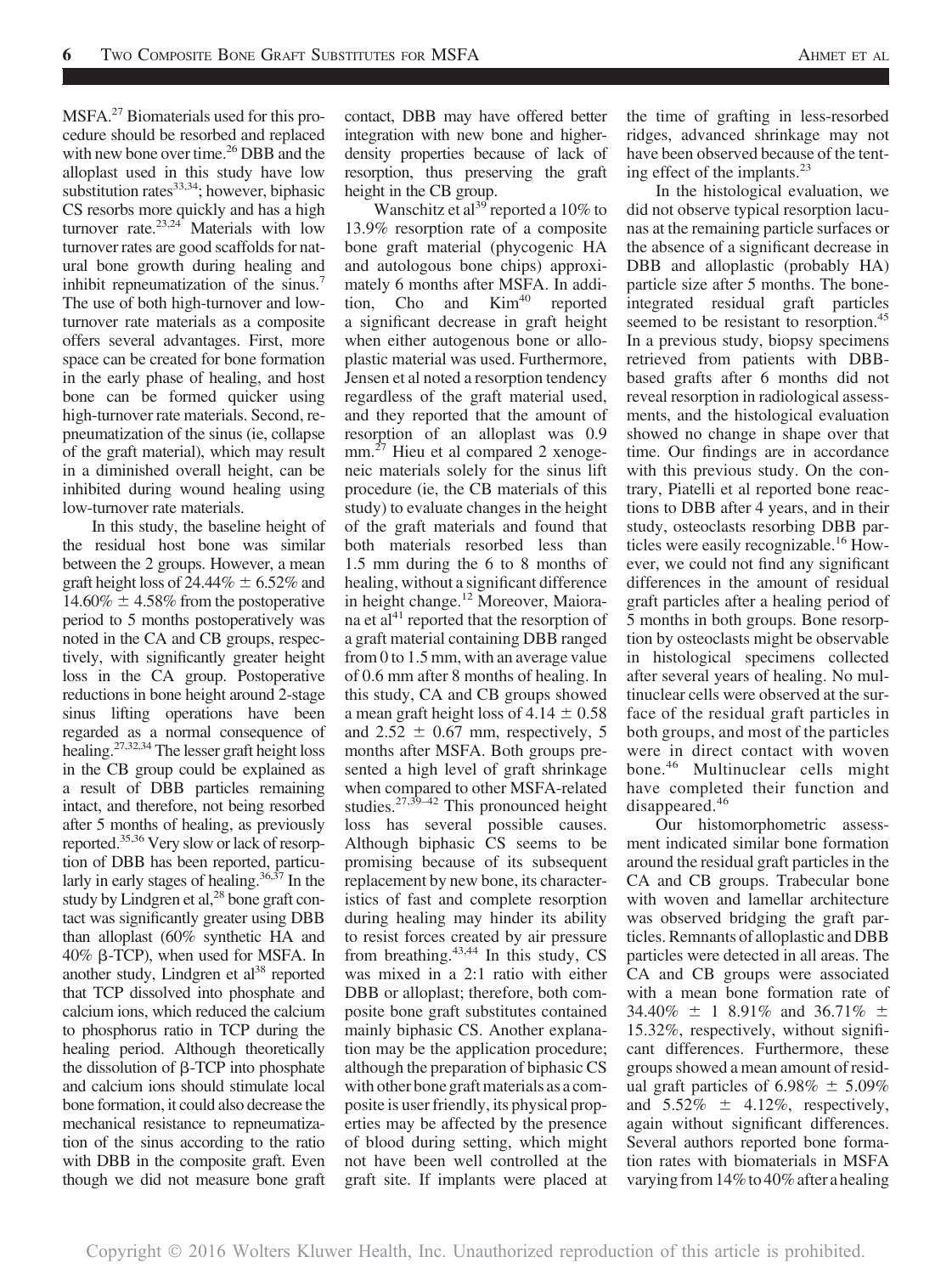period of 6 to 48 months.<sup>27,35,47</sup> These variations in bone-formation rate may depend on the surgical technique including pressure during the application of the graft material, particle size, biopsy technique, biological response, and healing time. $27,35$  DBB is a welldocumented graft material for MSFA.<sup>12-14,26</sup> Chackartchi et al<sup>48</sup> reported that mean percentage of new bone was  $28\% \pm 6\%$  using DBB alone 6 to 9 months after MSFA; they retrieved the biopsy specimens from the implant sites. Moreover, Froum et al<sup>7</sup> reported a mean bone-formation rate of 14.2% using bovine apatite (BA), 27.1% using BA and autogenous bone, and 27.8% using a mixture of DFDBA, BA, and autogenous bone, 6 to 9 months after MSFA. In another study, after 3 years of healing, the mean percentage of new bone formed using DBB was  $32\% \pm 18.0\%$ .<sup>49</sup> Hanisch et al<sup>50</sup> reported 20.7%  $\pm$  8.3% bone formation 12 months after healing using an allogeneic (DFDBA)-xenogeneic (bovine HA) bone graft for MSFA. Moreover, another study reported 24% and 33% bone formation 6 to 9 and 12 to 15 months after MSFA with a xenograft, respectively. In our study, the rate of bone formation was generally higher than previously reported.<sup>7,27,49</sup> However, Degidi et al observed an even higher bone-formation rate (ie, 38.7%  $\pm$  3.2%) than in this study, and residual graft particles constituted 14.4%  $\pm$ 2.1% when a mixture of 50% autologous bone from an intraoral source and 50% DBB was used.<sup>47</sup> Many reports have shown that the use of graft materials with autologous bone may increase the bone-formation rate.<sup>7,47</sup> Our data demonstrate that the use of composite bone graft substitutes, without autologous bone, could be an alternative for MSFA with a higher bone-formation rate and less residual graft particles. Such treatment would decrease patient morbidity, surgical complications, and operating time.

The increased rate of bone formation may be the result of many factors. In this study, a greater amount of biphasic CS was used in both groups. Through 5 months of healing, biphasic CS undergoes complete resorption within the sinus, and the high calcium

ion content may act as an ideal osteoconductive scaffold.<sup>23</sup> Another factor may be the host vascular supply, which is the source of cellular activity for wound healing in the maxillary sinus. During the fast resorption process of biphasic CS, a network of capillaries originating from the sinus walls may penetrate the innermost areas of the graft without any hindrance from solid obstacles. This is because there is less amount of nonresorbable or slowly resorbable bone graft particles in a composite form, and consequently angiogenesis may be increased in the residual space. The bone formation rate could be increased with a fast and sufficient blood supply because osteoblasts need high partial oxygen tension to produce bone matrix.<sup>51</sup> In addition, because of high shrinkage, the residual graft particles in both groups came closer to the crestal bone, and this process may increase the bone-formation rate, even in the most distant region of the graft. Finally, all specimens were harvested from the implant sites at the second-stage surgery and not from the lateral window as has been reported previously.<sup>7</sup> The institutional ethical committee did not permit specimen collection from sites other than the implant-placement sites. Therefore, the specimens, which were obtained from the superior aspect of the window (and thus distant from the bony walls), may have presented less vital bone-formation rates. The area adjacent to the crest would provide the most favorable environment for bone formation because it is narrow and close to multiple bony walls. Therefore, the boneformation rate in this study may be higher than in studies in which specimens were collected from the lateral window.

The histomorphometric analysis easily discriminated between graft particles and surrounding new bone, based on staining and morphology. However, this analysis was a quantitative evaluation of 2-dimensional images, which were taken from the regions of interest of the specimens, and we can only assume that these images represented all the elements of the grafted sites. Therefore, 4 sections from each biopsy specimen ( $n = 108$  sections) were used for the histomorphometric analysis, avoiding any bias.

A resorbable collagen barrier membrane was used on the buccal wall of the sinus to close the access window. This membrane prevented the mucosal tissue from collapsing into the window and thus maintained the volume of the augmented bone, in agreement with previous reports.<sup>52</sup> Although minor perforations in 2 of 23 sinuses were noted, no signs or symptoms of infection involving the maxillary sinuses or grafts were observed in the follow-up period. The perforations were covered with the same resorbable collagen barrier membrane, and none of the cases was abandoned.

Both CA and CB graft materials were easily recognizable by CBCT imaging after MSFA. CBCT yielded high-quality images for the exact assessment of the augmented bone in its true scale and without overlay or distortion.

# **CONCLUSION**

The composite bone graft substitutes showed close integration with bone, confirming their biocompatibility and effectiveness for MSFA. A significant graft height reduction was found during healing in both groups. The CB group showed less bone height loss than the CA group. Further studies are needed to confirm the properties of this biomaterial with different mixture ratios and longer healing periods.

# **DISCLOSURE**

The authors claim to have no financial interest, either directly or indirectly, in the products or information listed in the article.

# APPROVAL

This study was approved by the Ethical Committee of Istanbul University (Protocol no: 1429-685) and was conducted in accordance with the Declaration of Helsinki.

# **REFERENCES**

1. Chiapasco M, Zaniboni M, Rimondini L. Dental implants placed in grafted maxillary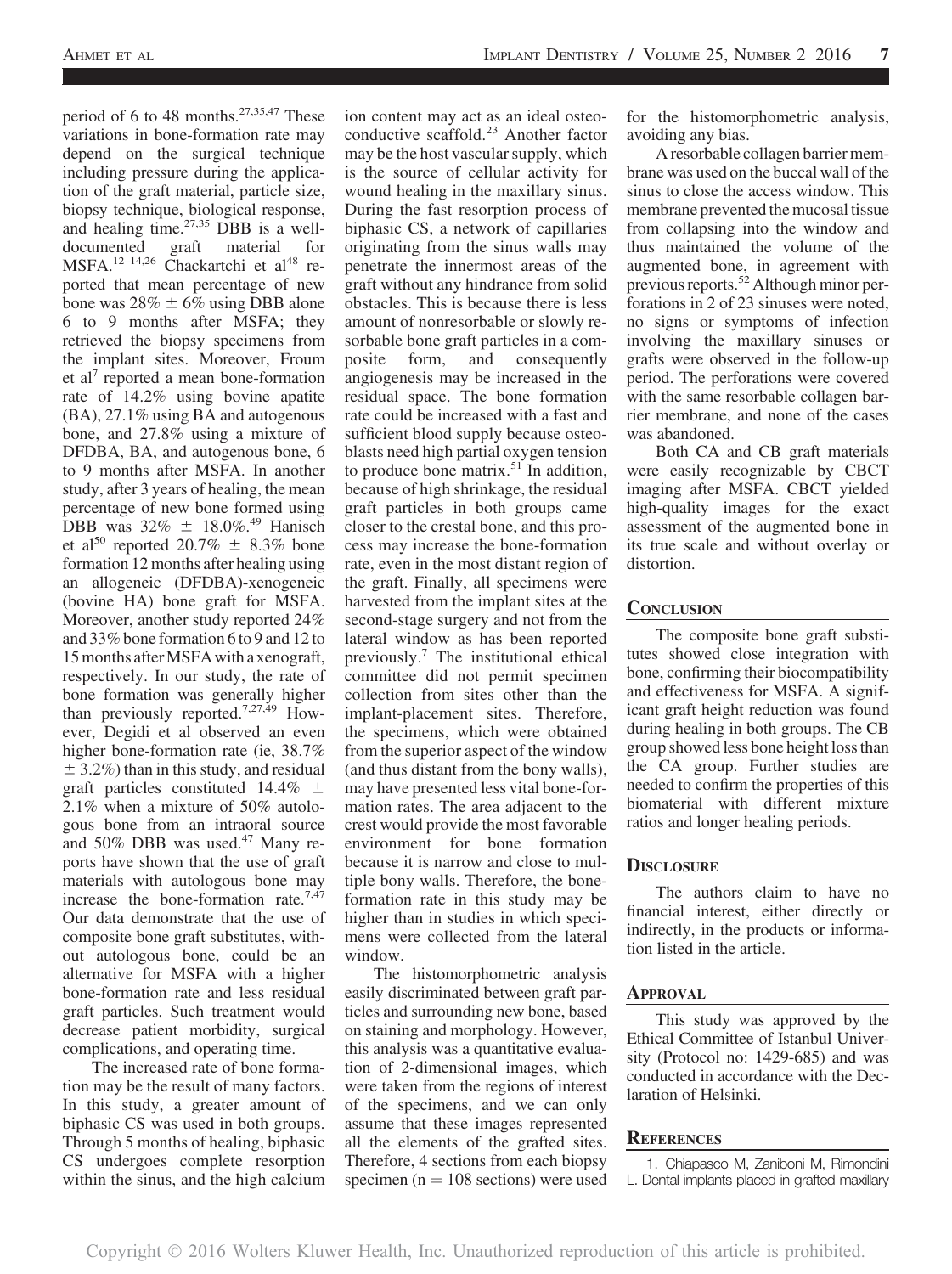sinuses: A retrospective analysis of clinical outcome according to the initial clinical situation and a proposal of defect classification. Clin Oral Implants Res. 2008;19: 416–428.

2. Hallman M, Sennerby L, Lundgren S. A clinical and histologic evaluation of implant integration in the posterior maxilla after sinus floor augmentation with autogenous bone, bovine hydroxyapatite, or a 20:80 mixture. Int J Oral Maxillofac Implants. 2002;17:635–643.

3. Tatum H. Maxillary and sinus implant reconstructions. Dent Clin North Am. 1986;30:207–229.

4. Boyne PJ, James RA. Grafting the maxillary sinus floor with autogenous marrow and bone. J Oral Surg. 1980;38: 613–616.

5. Avila G, Neiva R, Misch CE, et al. Clinical and histological outcomes after the use of a novel allograft for maxillary sinus augmentation: A case series. Implant Dent. 2010;19:330–341.

6. Degidi M, Daprile G, Piattelli A. Primary stability determination of implants inserted in sinus augmented sites: 1-step versus 2-step procedure. Implant Dent. 2013;22:530–533.

7. Froum SJ, Tarnow DP, Wallace SS, et al. Sinus floor elevation using anorganic bovine bone matrix (OsteoGraf/N) with and without autogenous bone: A clinical, histologic, radiographic, and histomorphomet $ric$  analysis-Part 2 of an ongoing prospective study. Int J Periodontics Restor Dent. 1998;18:528–543.

8. Blomqvist JE, Alberius P, Isaksson S, et al. Importance of bone graft quality for implant integration after maxillary sinus reconstruction. Oral Surg Oral Med Oral Pathol Oral Radiol Endod. 1998;86:268–274.

9. Arasawa M, Oda Y, Kobayashi T, et al. Evaluation of bone volume changes after sinus floor augmentation with autogenous bone grafts. Int J Oral Maxillofac Surg. 2012;41:853–857.

10. Browaeys H, Bouvry P, De Bruyn H. A literature review on biomaterials in sinus augmentation procedures. Clin Implant Dent Relat Res. 2007;9:166–177.

11. Ozaki W, Buchman SR. Volume maintenance of onlay bone grafts in the craniofacial skeleton: Micro-architecture versus embryologic origin. Plast Reconstr Surg. 1998;102:291–299.

12. Hieu PD, Chung JH, Yim SB, et al. A radiographical study on the changes in height of grafting materials after sinus lift: A comparison between two types of xenogenic materials. J Periodontal Implant Sci. 2010;40:25–32.

13. Klinge B, Alberius P, Isaksson S, et al. Osseous response to implanted natural bone mineral and synthetic hydroxylapatite ceramic in the repair of experimental skull bone defects. J Oral Maxillofac Surg. 1992; 50:241–249.

14. Spector M. Anorganic bovine bone and ceramic analogs of bone mineral as implants to facilitate bone regeneration. Clin Plast Surg. 1994;21:437–444.

15. Wallace SS, Froum SJ, Tarnow DP. Histologic evaluation of a sinus elevation procedure: A clinical report. Int J Periodontics Restorative Dent. 1996;16:46–51.

16. Piattelli M, Favero GA, Scarano A, et al. Bone reactions to anorganic bovine bone (Bio-Oss) used in sinus augmentation procedures: A histologic long-term report of 20 cases in humans. Int J Oral Maxillofac Implants. 1999;14:835–840.

17. Sogal A, Tofe AJ. Risk assessment of bovine spongiform encephalopathy transmission through bone graft material derived from bovine bone used for dental applications. J Periodontol. 1999;70: 1053–1063.

18. Barrack RL. Bone graft extenders, substitutes and osteogenic proteins. J Arthroplasty. 2005;20:94–97.

19. Giannoudis PV, Dinopoulos H, Tsiridis E. Bone substitutes: An update. Injury. 2005;36:S20–S27.

20. Thorwarth M, Wehrhan F, Srour S, et al. Evaluation of substitutes for bone: Comparison of microradiographic and histological assessments. Br J Oral Maxillofac Surg. 2007;45:41–47.

21. De Leonardis D, Pecora GE. Augmentation of the maxillary sinus with calcium sulfate: One-year clinical report from a prospective longitudinal study. Int J Oral Maxillofac Implants. 1999;14:869–878.

22. De Leonardis D, Pecora GE. Prospective study on the augmentation of the maxillary sinus with calcium sulfate: Histological results. J Periodontol. 2000;71: 940–947.

23. Guarnieri R, Grassi R, Ripari M, et al. Maxillary sinus augmentation using granular calcium sulfate (SurgiPlaster sinus): Radiographic and histologic study at 2 years. Int J Periodontics Restorative Dent. 2006;26:79–85.

24. Rauschmann MA, Wichelhaus TA, Stirnal V, et al. Nanocrystalline hydroxyapatite and calcium sulphate as biodegradable composite carrier material for local delivery of antibiotics in bone infections. Biomaterials. 2005;26:2677–2684.

25. Jensen SS, Aaboe M, Pinholt EM, et al. Tissue reaction and material characteristics of four bone substitutes. Int J Oral Maxillofac Implants. 1996;11:55–66.

26. McAllister BS, Margolin MD, Cogan AG, et al. Eighteen-month radiographic and histologic evaluation of sinus grafting with anorganic bovine bone in the chimpanzee. Int J Oral Maxillofac Implants. 1999;14:361–368.

27. Schulman LB, Jensen OT. Academy of osseointegration: Sinus graft consensus conference. Int J Oral Maxillofac Implants. 1998;13:5–46.

28. Lindgren C, Mordenfeld A, Hallman M. A prospective 1-year clinical and radiographic study of implants placed after maxillary sinus floor augmentation with synthetic biphasic calcium phosphate or deproteinized bovine bone. Clin Implant Dent Relat Res. 2012;14:41–50.

29. Ziegler CM, Woertche R, Brief J, et al. Clinical indications for digital volume tomography in oral and maxillofacial surgery. Dentomaxillofac Radiol. 2002;3: 126–130.

30. Klijn RJ, van den Beucken JJ, Bronkhorst EM, et al. Predictive value of ridge dimensions on autologous bone graft resorption in staged maxillary sinus augmentation surgery using Cone-Beam CT. Clin Oral Implants Res. 2012;23:409–415.

31. Pramstraller M, Farina R, Franceschetti G, et al. Ridge dimensions of the edentulous posterior maxilla: A retrospective analysis of a cohort of 127 patients using computerized tomography data. Clin Oral Implants Res. 2011;22:54–61.

32. Chanavaz M. Maxillary sinus: Anatomy, physiology, surgery, and bone grafting related to implantology-Eleven years of surgical experience (1979-1990). J Oral Implantol. 1990;16:199–209.

33. Berglundh T, Lindhe J. Healing around implants placed in bone defects treated with Bio-Oss. Clin Oral Implants Res. 1997;8:117–124.

34. Wheeler SL. Sinus augmentation for dental implants: The use of alloplastic materials. J Oral Maxillofac Surg. 1997;55: 1287–1293.

35. Mordenfeld A, Hallman M, Johansson CB, et al. Histological and histomorphometrical analyses of biopsies harvested 11 years after maxillary sinus floor augmentation with deproteinized bovine and autogenous bone. Clin Oral Implants Res. 2010;21:961–970.

36. Hallman M, Lundgren S, Sennerby L. Histologic analysis of clinical biopsies taken 6 months and 3 years after maxillary sinus floor augmentation with 80% bovine hydroxyapatite and 20% autogenous bone mixed with fibrin glue. Clin Implant Dent Relat Res. 2001; 3:87–96.

37. Ramírez-Fernández MP, Calvo-Guirado JL, Delgado-Ruiz RA, et al. Ultrastructural study by backscattered electron imaging and elemental microanalysis of biomaterial-to-bone interface and mineral degradation of bovine xenografts in maxillary sinus floor elevation. Clin Oral Implants Res. 2013;24:645–651.

38. Lindgren C, Hallman M, Sennerby L, et al. Back-scattered electron imaging